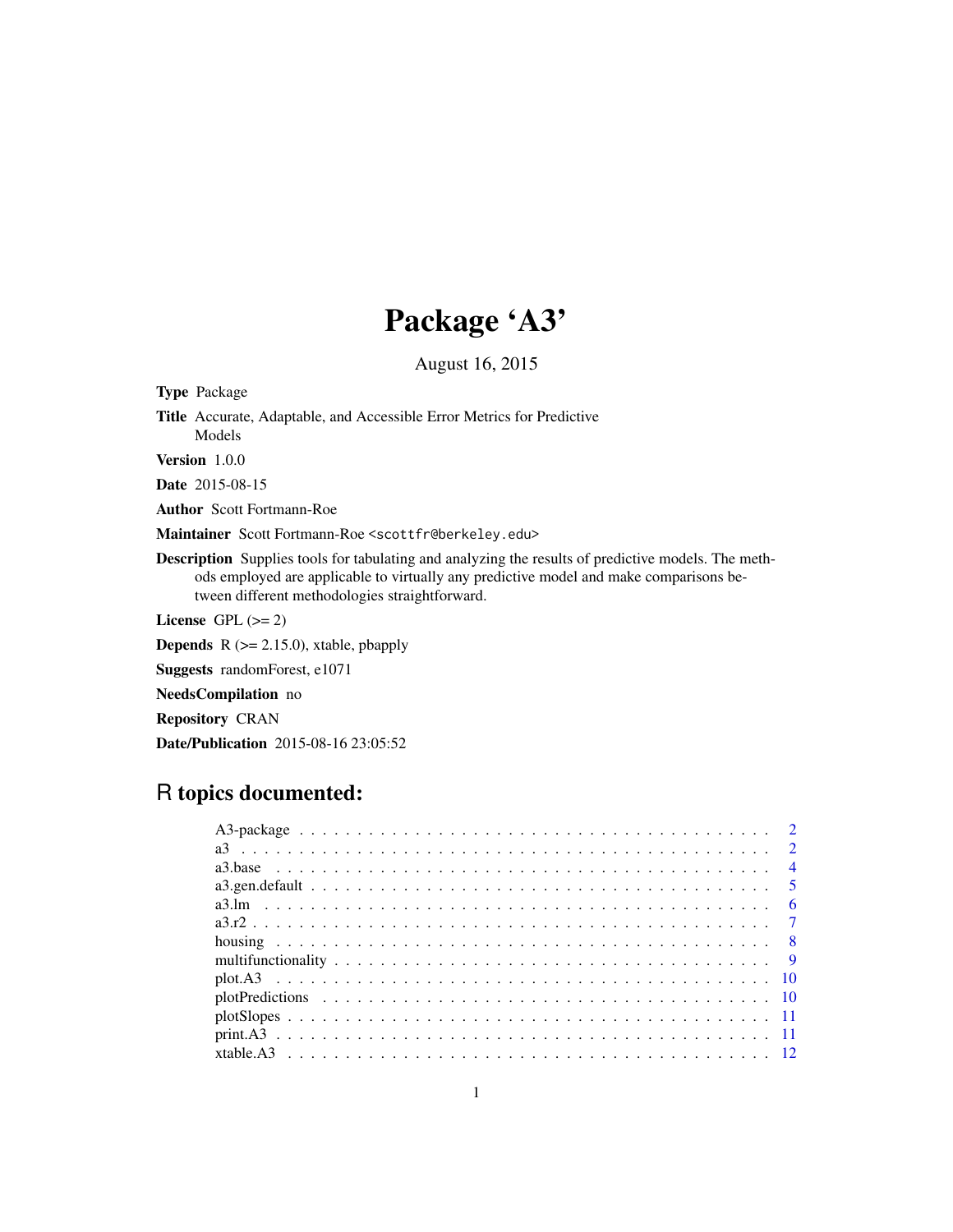#### <span id="page-1-0"></span>**Index** [13](#page-12-0)

#### Description

A package for the generation of accurate, accessible, and adaptable error metrics for developing high quality predictions and inferences. The name A3 (pronounced "A-Cubed") comes from the combination of the first letters of these three primary adjectives.

#### Details

The overarching purpose of the outputs and tools in this package are to make the accurate assessment of model errors more accessible to a wider audience. Furthermore, a standardized set of reporting features are provided by this package which create consistent outputs for virtually any predictive model. This makes it straightforward to compare, for instance, a linear regression model to more exotic techniques such as Random forests or Support vector machines.

The standard outputs for each model fit provided by the A3 package include:

- Average Slope: Equivalent to a linear regression coefficient.
- Cross Validated  $R^2$ : Robust calculation of  $R^2$  (percent of squared error explained by the model compared to the null model) values adjusting for over-fitting.
- p Values: Robust calculation of p-values requiring no parametric assumptions other than independence between observations (which may be violated if compensated for).

The primary functions that will be used are [a3](#page-1-1) for arbitrary modeling functions and  $a3$ . Im for linear models. This package also includes [print.A3](#page-10-1) and [plot.A3](#page-9-1) for outputting the A3 results.

#### Author(s)

Scott Fortmann-Roe <scottfr@berkeley.edu> <http://Scott.Fortmann-Roe.com>

<span id="page-1-1"></span>

a3 *A3 Results for Arbitrary Model*

#### **Description**

This function calculates the A3 results for an arbitrary model construction algorithm (e.g. Linear Regressions, Support Vector Machines or Random Forests). For linear regression models, you may use the a<sub>3</sub>. In convenience function.

#### Usage

```
a3(formula, data, model.fn, model.args = list(), ...)
```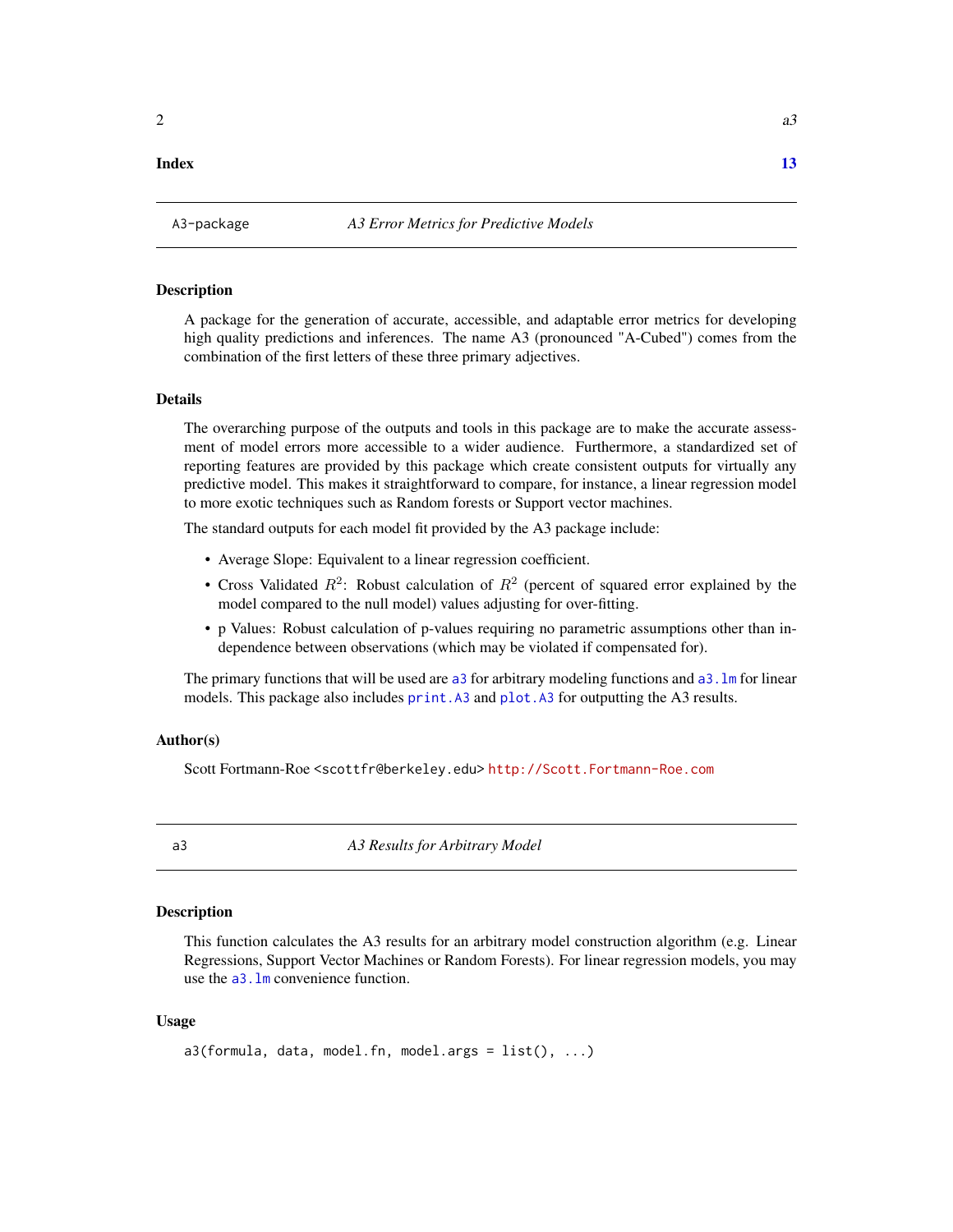#### <span id="page-2-0"></span>**Arguments**

| formula    | the regression formula.                                       |
|------------|---------------------------------------------------------------|
| data       | a data frame containing the data to be used in the model fit. |
| model.fn   | the function to be used to build the model.                   |
| model.args | a list of arguments passed to model. fn.                      |
|            | additional arguments passed to a <sub>3</sub> . base.         |

#### Value

S3 A3 object; see [a3.base](#page-3-1) for details

#### References

Scott Fortmann-Roe (2015). Consistent and Clear Reporting of Results from Diverse Modeling Techniques: The A3 Method. Journal of Statistical Software, 66(7), 1-23. <http://www.jstatsoft.org/v66/i07/>

#### Examples

```
## Standard linear regression results:
summary(lm(rating ~ ., attitude))
## A3 Results for a Linear Regression model:
# In practice, p.acc should be <= 0.01 in order
# to obtain finer grained p values.
a3(rating ~ ., attitude, Im, p.acc = 0.1)## A3 Results for a Random Forest model:
# It is important to include the "+0" in the formula
# to eliminate the constant term.
require(randomForest)
a3(rating \sim .+0, attitude, randomForest, p.acc = 0.1)
# Set the ntrees argument of the randomForest function to 100
a3(rating \sim .+0, attitude, randomForest, p.acc = 0.1, model.args = list(ntree = 100))
# Speed up the calculation by doing 5-fold cross-validation.
# This is faster and more conservative (i.e. it should over-estimate error)
a3(rating \sim .+0, attitude, randomForest, n.folds = 5, p.acc = 0.1)
# Use Leave One Out Cross Validation. The least biased approach,
# but, for large data sets, potentially very slow.
```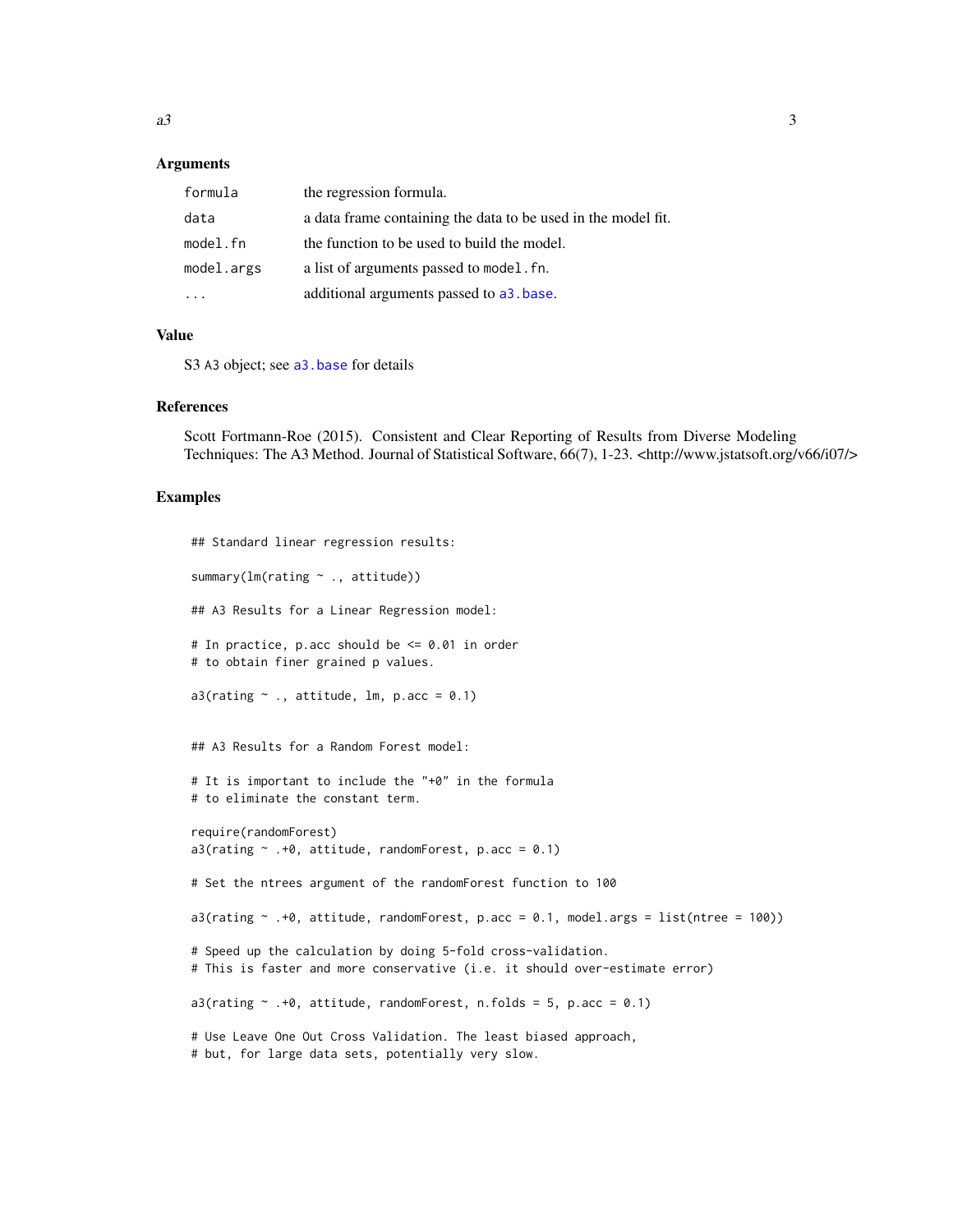```
a3(rating \sim .+0, attitude, randomForest, n.folds = 0, p.acc = 0.1)
## Use a Support Vector Machine algorithm.
# Just calculate the slopes and R^2 values, do not calculate p values.
require(e1071)
a3(rating ~ .+0, attitude, sym, p.acc = NULL)
```

```
a3.base Base A3 Results Calculation
```
## Description

This function calculates the A3 results. Generally this function is not called directly. It is simpler to use [a3](#page-1-1) (for arbitrary models) or [a3.lm](#page-5-1) (specifically for linear regressions).

## Usage

```
a3.base(formula, data, model.fn, simulate.fn, n.folds = 10,
  data.generating.fn = replicate(ncol(x), a3.gen.default), p.acc = 0.01,
  features = TRUE, slope.sample = NULL, slope.displacement = 1)
```
## Arguments

| formula            | the regression formula.                                                                                                                                                                                                                             |  |  |  |  |  |
|--------------------|-----------------------------------------------------------------------------------------------------------------------------------------------------------------------------------------------------------------------------------------------------|--|--|--|--|--|
| data               | a data frame containing the data to be used in the model fit.                                                                                                                                                                                       |  |  |  |  |  |
| model.fn           | function used to generate a model.                                                                                                                                                                                                                  |  |  |  |  |  |
| simulate.fn        | function used to create the model and generate predictions.                                                                                                                                                                                         |  |  |  |  |  |
| n.folds            | the number of folds used for cross-validation. Set to 0 to use Leave One Out<br>Cross Validation.                                                                                                                                                   |  |  |  |  |  |
|                    | data.generating.fn                                                                                                                                                                                                                                  |  |  |  |  |  |
|                    | the function used to generate stochastic noise for calculation of exact p values.                                                                                                                                                                   |  |  |  |  |  |
| p.acc              | the desired accuracy for the calculation of exact p values. The entire calculation<br>process will be repeated $1/p$ . <i>acc</i> times so this can have a dramatic affect on time<br>required. Set to NULL to disable the calculation of p values. |  |  |  |  |  |
| features           | whether to calculate the average slopes, added $R^2$ and p values for each of the<br>features in addition to the overall model.                                                                                                                     |  |  |  |  |  |
| slope.sample       | if not NULL the sample size for use to calculate the average slopes (useful for<br>very large data sets).                                                                                                                                           |  |  |  |  |  |
| slope.displacement |                                                                                                                                                                                                                                                     |  |  |  |  |  |
|                    | the amount of displacement to take in calculating the slopes. May be a single<br>number in which case the same slope is applied to all features. May also be a<br>named vector where there is a name for each feature.                              |  |  |  |  |  |

<span id="page-3-0"></span>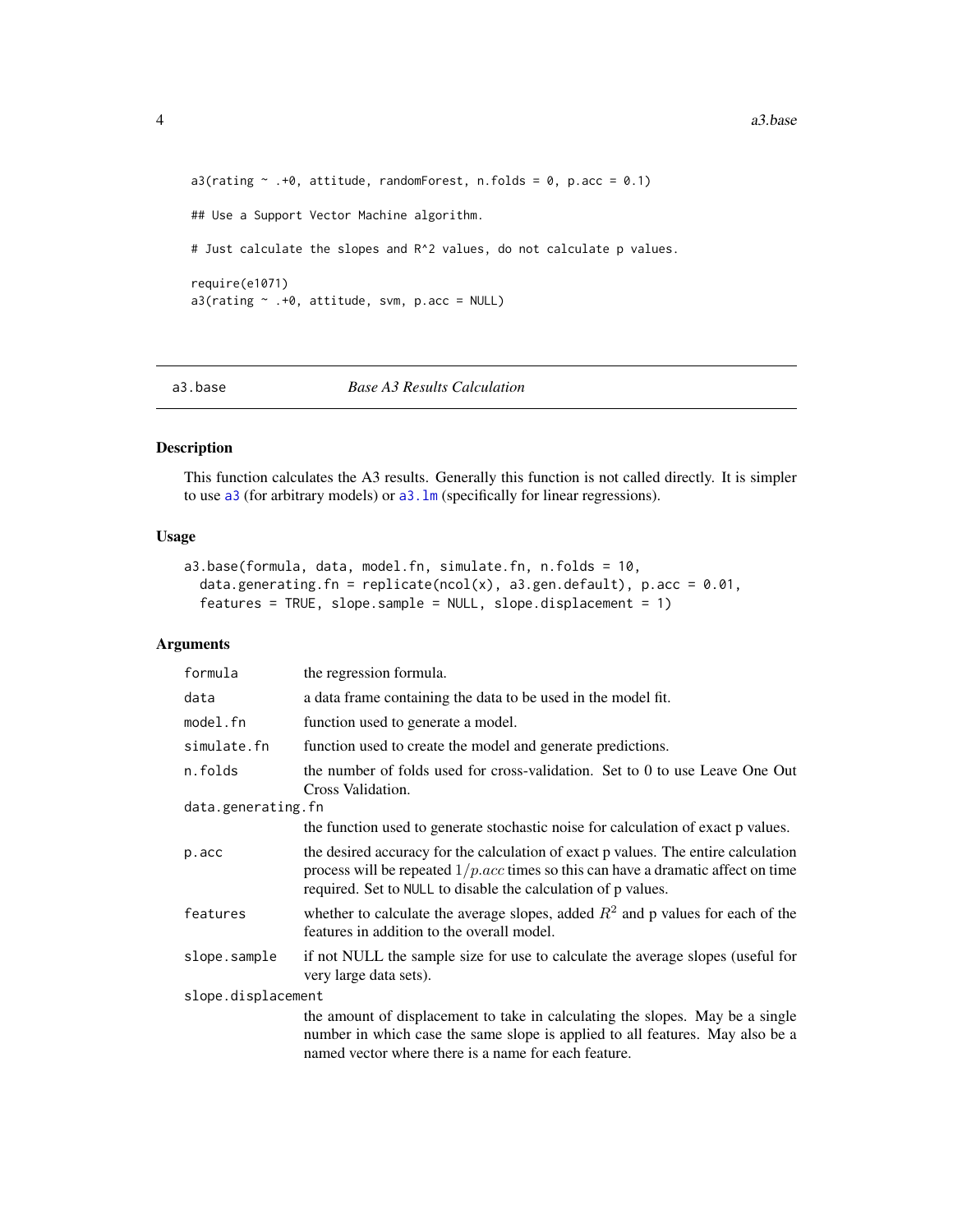## <span id="page-4-0"></span>a3.gen.default 5

## Value

S3 A3 object containing:

| model.R2   | The cross validated $R^2$ for the entire model.                                                        |
|------------|--------------------------------------------------------------------------------------------------------|
| feature.R2 | The cross validated $R^2$ 's for the features (if calculated).                                         |
| model.p    | The p value for the entire model (if calculated).                                                      |
| feature.p  | The p value for the features (if calculated).                                                          |
| all.R2     | The $R^2$ 's for the model features, and any stochastic simulations for calculating<br>exact p values. |
| observed   | The observed response for each observation.                                                            |
| predicted  | The predicted response for each observation.                                                           |
| slopes     | Average slopes for each of the features (if calculated).                                               |
| all.slopes | Slopes for each of the observations for each of the features (if calculated).                          |
| table      | The A3 results table.                                                                                  |

a3.gen.default *Stochastic Data Generators*

## Description

The stochastic data generators generate stochastic noise with (if specified correctly) the same properties as the observed data. By replicating the stochastic properties of the original data, we are able to obtain the exact calculation of p values.

#### Usage

```
a3.gen.default(x, n.reps)
```
## Arguments

|        | the original (observed) data series.              |
|--------|---------------------------------------------------|
| n.reps | the number of stochastic repetitions to generate. |

## Details

Generally these will not be called directly but will instead be passed to the data.generating.fn argument of [a3.base](#page-3-1).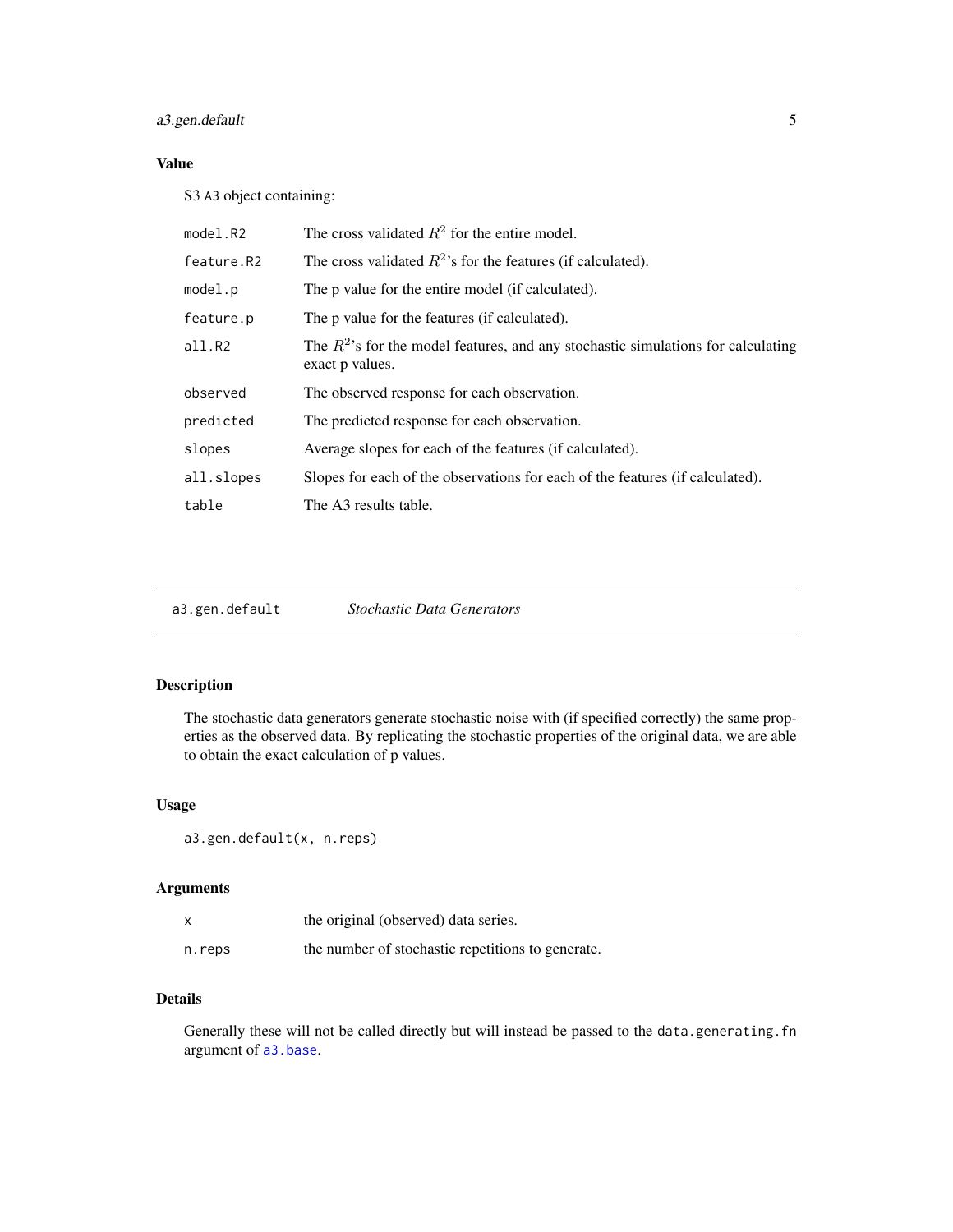#### <span id="page-5-0"></span>Value

A list of of length n.reps of vectors of stochastic noise. There are a number of different methods of generating noise:

- a3.gen.default The default data generator. Uses a3.gen.bootstrap.
- a3.gen.resample

Reorders the original data series.

a3.gen.bootstrap Resamples the original data series with replacement. a3.gen.normal Calculates the mean and standard deviation of the original series and generates a new series with that distribution. a3.gen.autocor Assumesa first order autocorrelation of the original series and generates a new series with the same properties.

#### Examples

```
# Calculate the A3 results assuming an auto-correlated set of observations.
# In usage p.acc should be <=0.01 in order to obtain more accurate p values.
a3.lm(rating \sim ., attitude, p.acc = 0.1,
 data.generating.fn = replicate(ncol(attitude), a3.gen.autocor))
## A general illustration:
# Take x as a sample set of observations for a feature
x <- c(0.349, 1.845, 2.287, 1.921, 0.803, 0.855, 2.368, 3.023, 2.102, 4.648)
# Generate three stochastic data series with the same autocorrelation properties as x
rand.x \leq -a3.gen.autocor(x, 3)
plot(x, type="l")
for(i in 1:3) lines(rand.x[[i]], 1wd = 0.2)
```
a3.lm *A3 for Linear Regressions*

#### Description

This convenience function calculates the A3 results specifically for linear regressions. It uses R's [glm](#page-0-0) function and so supports logistic regressions and other link functions using the family argument. For other forms of models you may use the more general [a3](#page-1-1) function.

#### Usage

```
a3.lm(formula, data, family = gaussian, ...)
```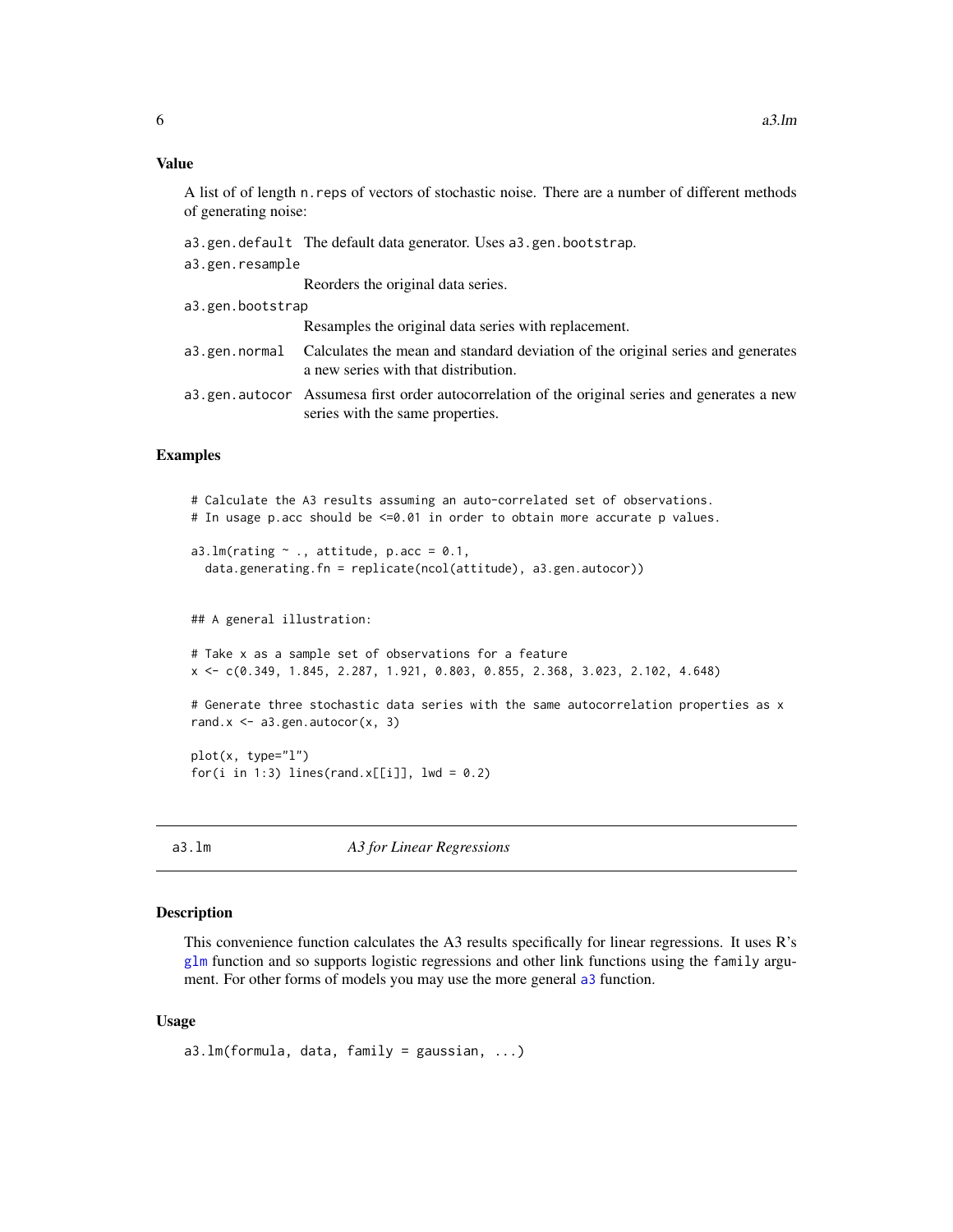#### <span id="page-6-0"></span> $a3.r2$  7

## Arguments

| formula | the regression formula.                                             |
|---------|---------------------------------------------------------------------|
| data    | a data frame containing the data to be used in the model fit.       |
| family  | the regression family. Typically 'gaussian' for linear regressions. |
| $\cdot$ | additional arguments passed to a <sub>3</sub> base.                 |

### Value

S3 A3 object; see [a3.base](#page-3-1) for details

## Examples

```
## Standard linear regression results:
summary(lm(rating \sim ., attitude))
## A3 linear regression results:
# In practice, p.acc should be <= 0.01 in order
# to obtain fine grained p values.
a3.lm(rating \sim ., attitude, p.acc = 0.1)
# This is equivalent both to:
a3(rating \sim ., attitude, glm, model.args = list(family = gaussian), p.acc = 0.1)
# and also to:
a3(rating \sim ., attitude, lm, p.acc = 0.1)
```
a3.r2 *Cross-Validated* Rˆ2

## Description

Applies cross validation to obtain the cross-validated  $R^2$  for a model: the fraction of the squared error explained by the model compared to the null model (which is defined as the average response). A pseudo  $R^2$  is implemented for classification.

## Usage

a3.r2(y, x, simulate.fn, cv.folds)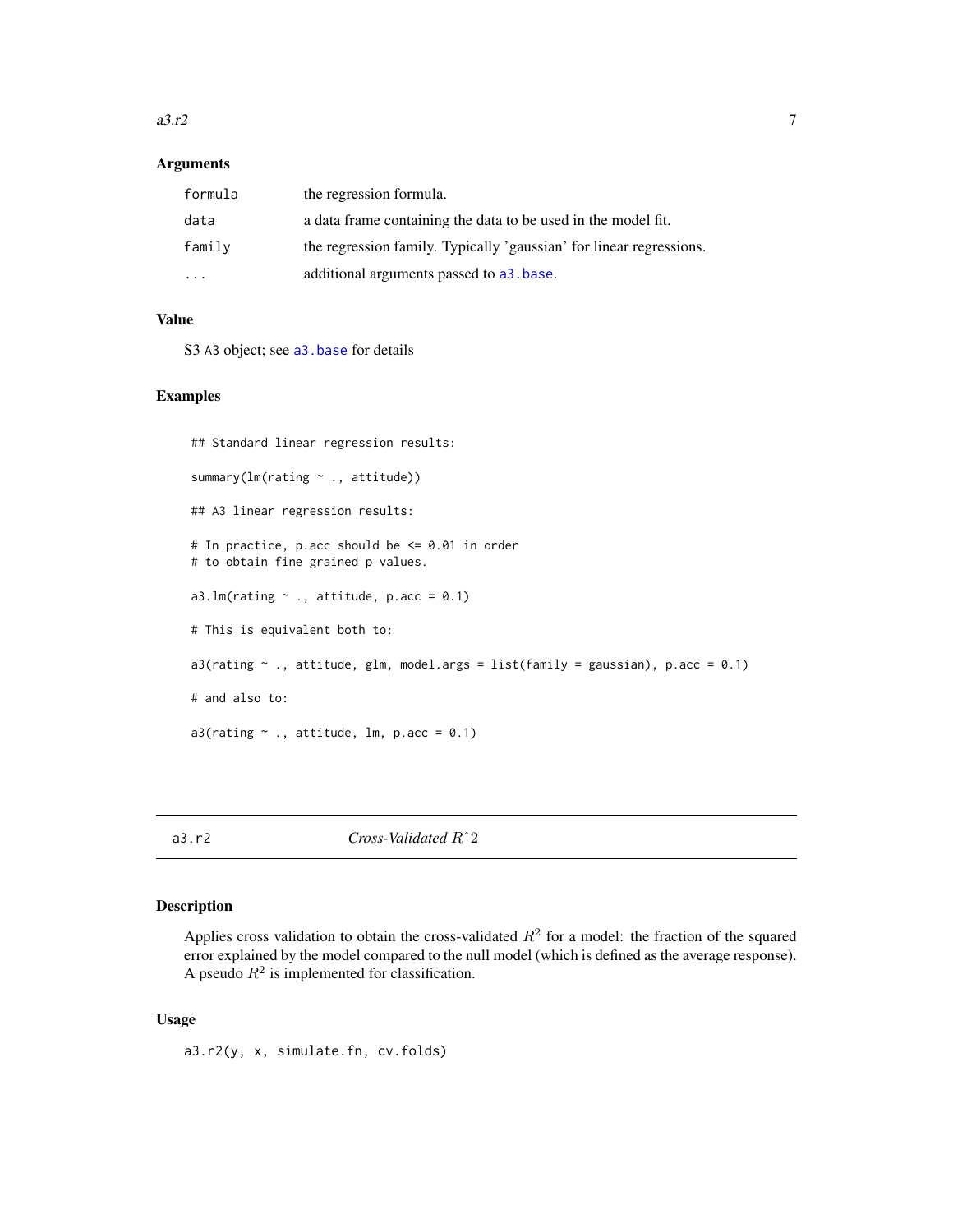<span id="page-7-0"></span>8 housing the contract of the contract of the contract of the contract of the contract of the contract of the contract of the contract of the contract of the contract of the contract of the contract of the contract of the

#### **Arguments**

| <b>y</b>     | a vector or responses.                                 |
|--------------|--------------------------------------------------------|
| $\mathsf{x}$ | a matrix of features.                                  |
| simulate.fn  | a function object that creates a model and predicts y. |
| cv.folds     | the cross-validation folds.                            |

#### Value

| A list comprising of the following elements: |
|----------------------------------------------|
| the cross-validated $R^2$                    |
| the predicted responses                      |
| the observed responses                       |
|                                              |

#### housing *Boston Housing Prices*

#### Description

A dataset containing the prices of houses in the Boston region and a number of features. The dataset and the following description is based on that provided by UCI Machine Learning Repository (<http://archive.ics.uci.edu/ml/datasets/Housing>).

#### Usage

data(housing)

#### Details

- CRIME: Per capita crime rate by town
- ZN: Proportion of residential land zoned for lots over 25,000 sq.ft.
- INDUS: Proportion of non-retail business acres per town
- CHAS: Charles River dummy variable (= 1 if tract bounds river; 0 otherwise)
- NOX: Nitrogen oxides pollutant concentration (parts per 10 million)
- ROOMS: Average number of rooms per dwelling
- AGE: Proportion of owner-occupied units built prior to 1940
- DISTANCE: Weighted distances to five Boston employment centres
- HIGHWAY: Index of accessibility to radial highways
- TAX: Full-value property-tax rate per ten thousand dollar
- PUPIL.TEACHER: Pupil-teacher ratio by town
- MINORITY: 1000(Bk 0.63)^2 where Bk is the proportion of blacks by town
- LSTAT: Percent lower status of the population
- MED.VALUE: Median value of owner-occupied homes in thousands of dollars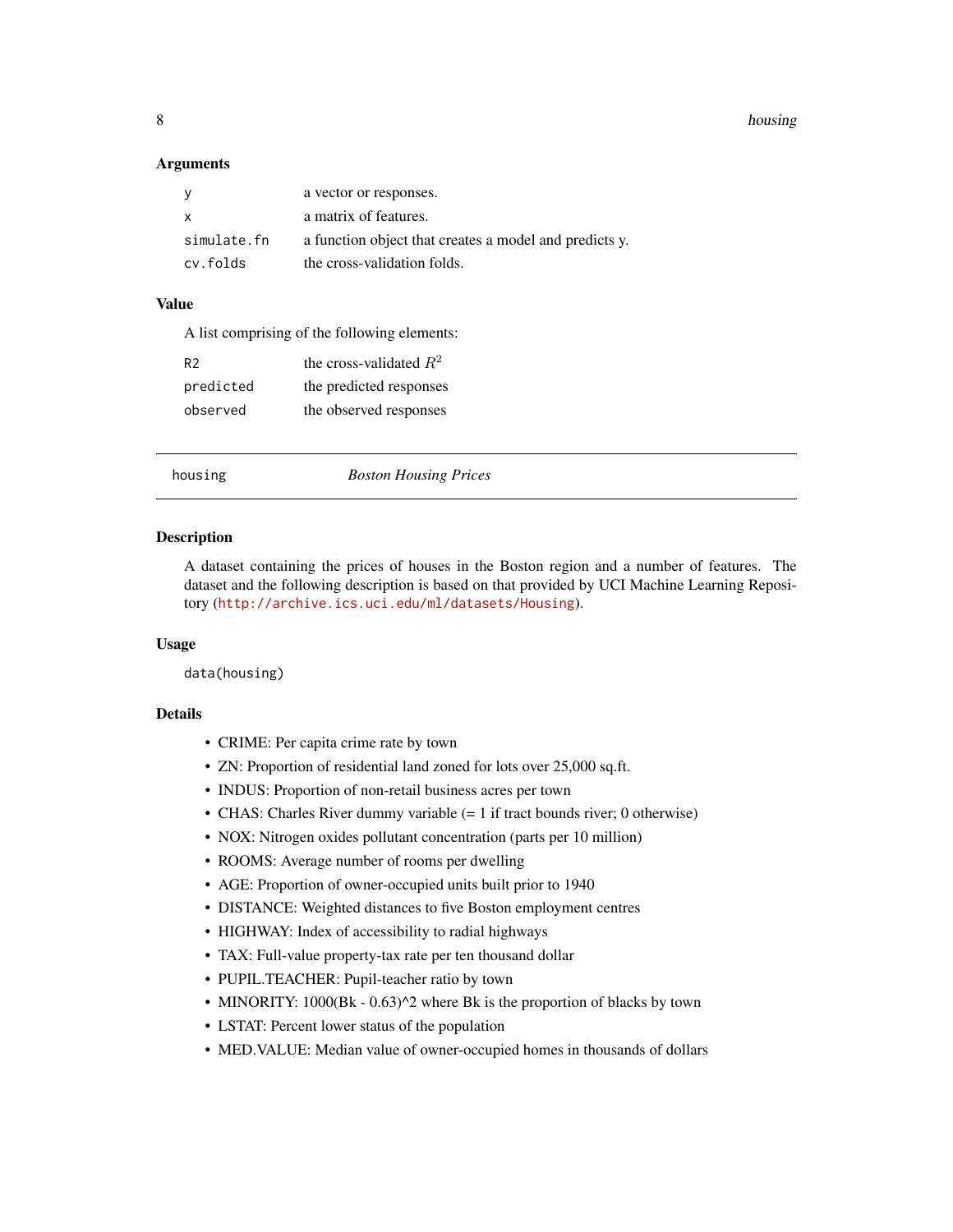## <span id="page-8-0"></span>multifunctionality 9

#### References

Frank, A. & Asuncion, A. (2010). UCI Machine Learning Repository [http://archive.ics.uci.edu/ml]. Irvine, CA: University of California, School of Information and Computer Science.

Harrison, D. and Rubinfeld, D.L. Hedonic prices and the demand for clean air, J. Environ. Economics & Management, vol.5, 81-102, 1978.

multifunctionality *Ecosystem Multifunctionality*

#### Description

This dataset relates multifunctionality to a number of different biotic and abiotic features in a global survey of drylands. The dataset was obtained from ([http://www.sciencemag.org/content/335/](http://www.sciencemag.org/content/335/6065/214/suppl/DC1) [6065/214/suppl/DC1](http://www.sciencemag.org/content/335/6065/214/suppl/DC1)). The dataset contains the features listed below.

#### Usage

```
data(multifunctionality)
```
## Details

- ELE: Elevation of the site
- LAT & LONG: Location of the site
- SLO: Site slope
- SAC: Soil sand content
- PCA\_C1, PCA\_C2, PCA\_C3, PCA\_C4: Principal components of a set of 21 climatic features
- SR: Species richness
- MUL: Multifunctionality

#### References

Maestre, F. T., Quero, J. L., Gotelli, N. J., Escudero, A., Ochoa, V., Delgado-Baquerizo, M., et al. (2012). Plant Species Richness and Ecosystem Multifunctionality in Global Drylands. Science, 335(6065), 214-218. doi:10.1126/science.1215442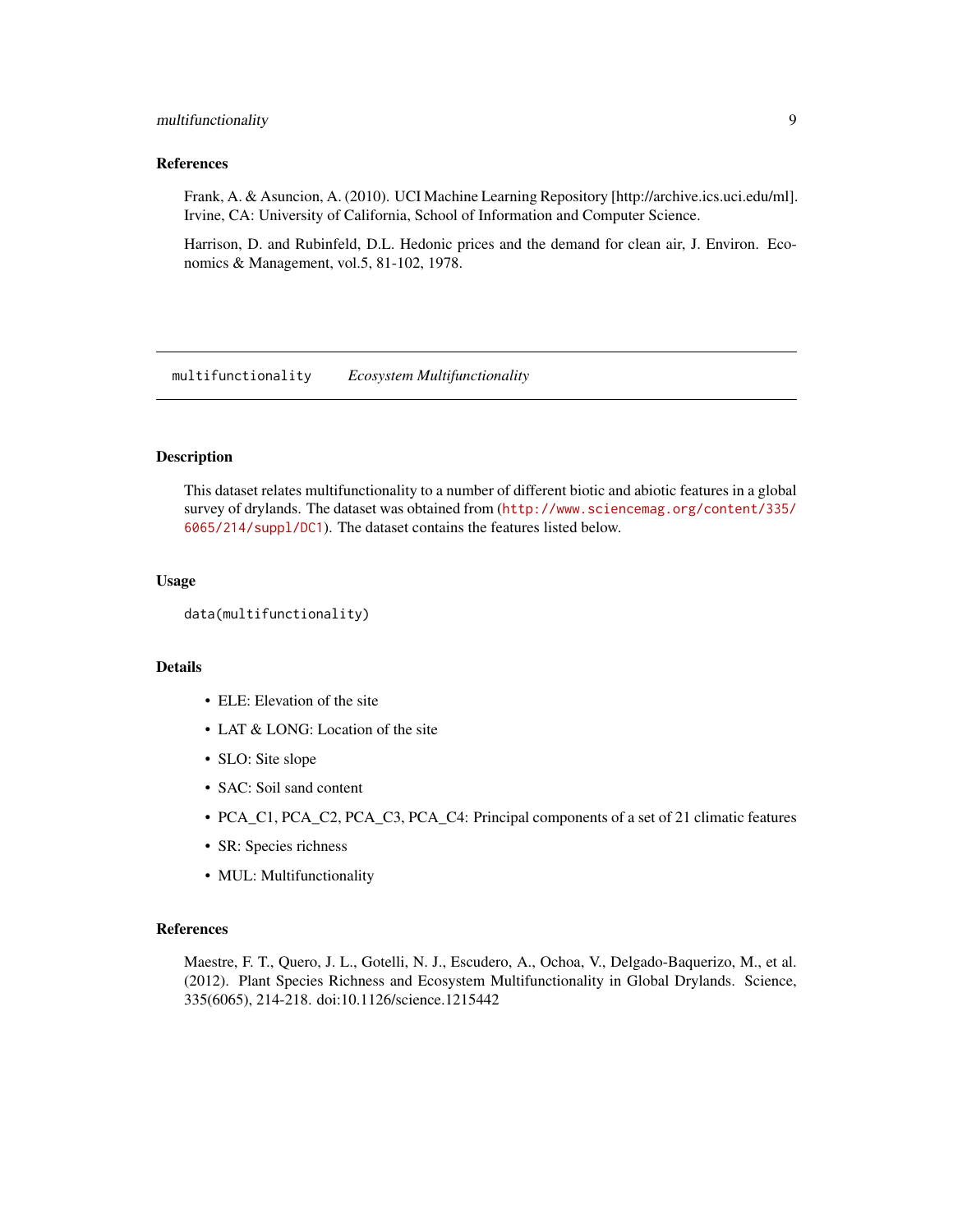<span id="page-9-1"></span><span id="page-9-0"></span>

#### Description

Plots an 'A3' object results. Displays predicted versus observed values for each observation along with the distribution of slopes measured for each feature.

## Usage

## S3 method for class 'A3' plot(x, ...)

#### Arguments

| X        | an A3 object.                                                                         |
|----------|---------------------------------------------------------------------------------------|
| $\cdots$ | additional options provided to plot Predictions, plot Slopes and plot func-<br>tions. |

## Examples

```
data(housing)
res <- a3.lm(MED.VALUE ~ NOX + ROOMS + AGE + HIGHWAY + PUPIL.TEACHER, housing, p.acc = NULL)
plot(res)
```
<span id="page-9-2"></span>plotPredictions *Plot Predicted versus Observed*

## Description

Plots an 'A3' object's values showing the predicted versus observed values for each observation.

## Usage

```
plotPredictions(x, show.equality = TRUE, xlab = "Observed Value",
 ylab = "Predicted Value", main = "Predicted vs Observed", ...)
```
## Arguments

| an A3 object,                                     |
|---------------------------------------------------|
| if true plot a line at 45-degrees.                |
| the x-axis label.                                 |
| the y-axis label.                                 |
| the plot title.                                   |
| additional options provided to the plot function. |
|                                                   |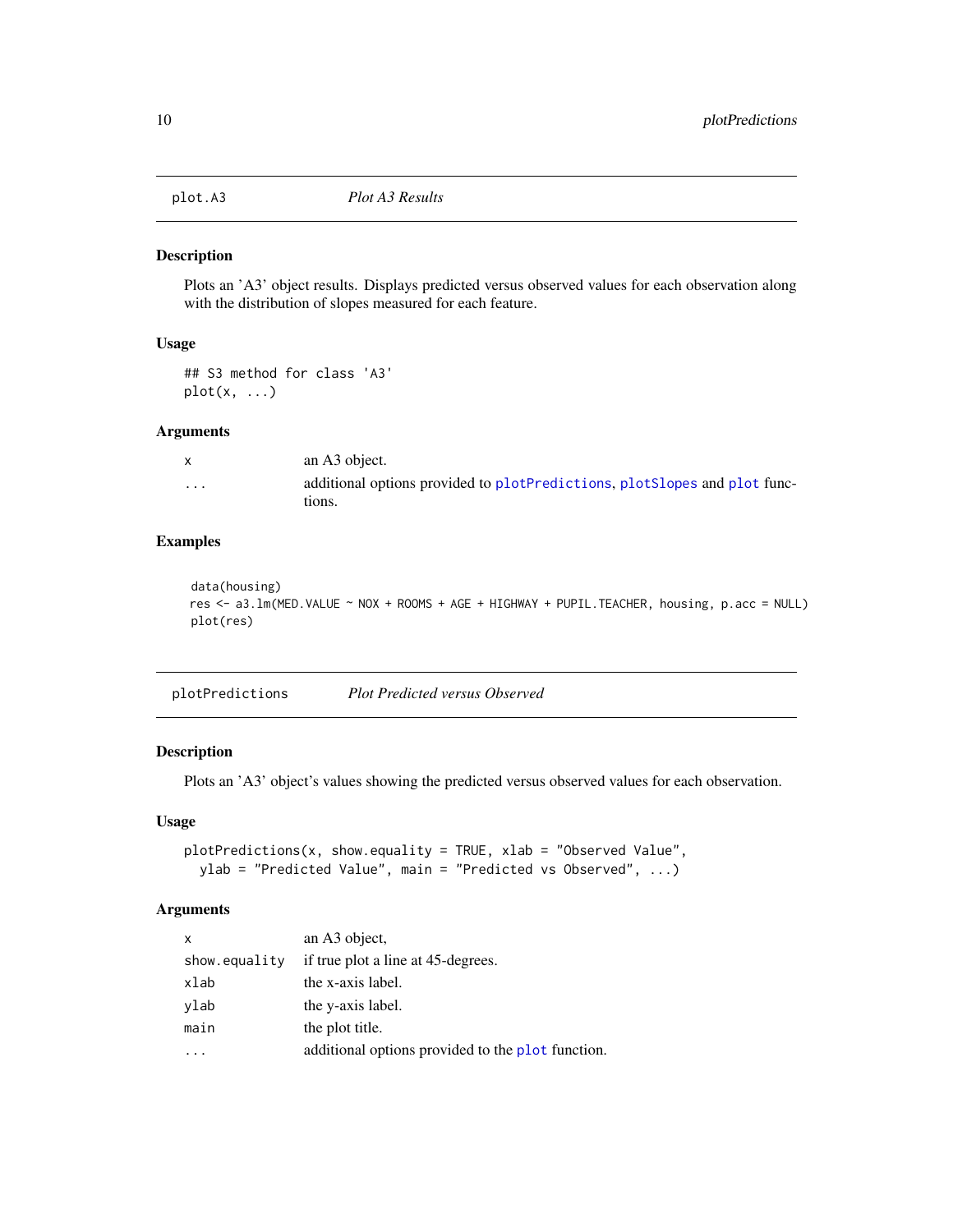## <span id="page-10-0"></span>plotSlopes 11

## Examples

```
data(multifunctionality)
x \leq -a3. Im(MUL \sim ., multifunctionality, p.acc = NULL, features = FALSE)
plotPredictions(x)
```
<span id="page-10-2"></span>plotSlopes *Plot Distribution of Slopes*

## Description

Plots an 'A3' object's distribution of slopes for each feature and observation. Uses Kernel Density Estimation to create an estimate of the distribution of slopes for a feature.

## Usage

plotSlopes(x, ...)

## Arguments

|          | an A3 object.                                                  |
|----------|----------------------------------------------------------------|
| $\cdots$ | additional options provided to the plot and density functions. |

## Examples

```
require(randomForest)
data(housing)
x <- a3(MED. VALUE ~ NOX + PUPIL. TEACHER + ROOMS + AGE + HIGHWAY + 0,
 housing, randomForest, p.acc = NULL, n.folds = 2)
```
plotSlopes(x)

<span id="page-10-1"></span>print.A3 *Print Fit Results*

#### Description

Prints an 'A3' object results table.

## Usage

```
## S3 method for class 'A3'
print(x, \ldots)
```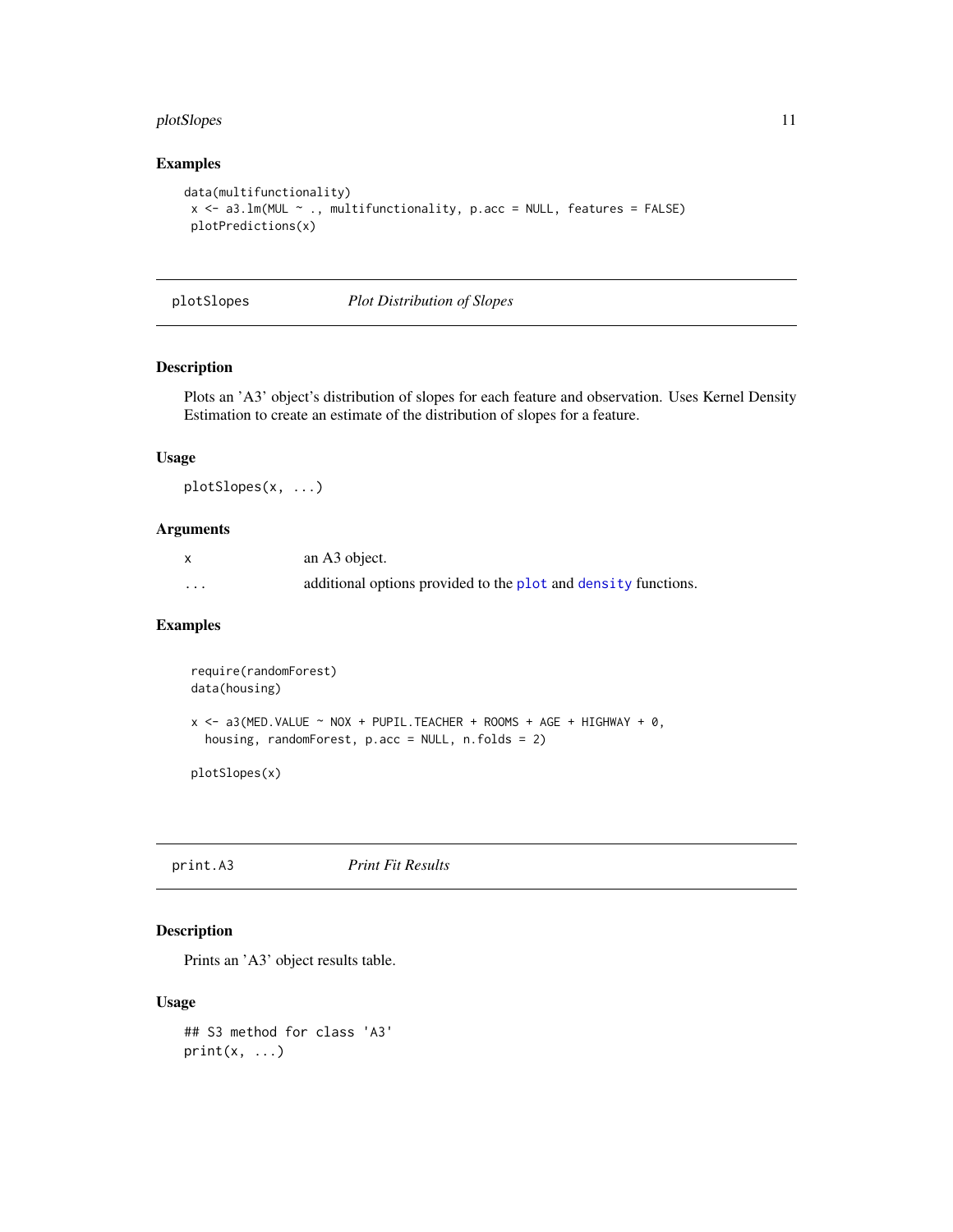## <span id="page-11-0"></span>Arguments

|          | an A3 object.                                      |
|----------|----------------------------------------------------|
| $\cdots$ | additional arguments passed to the print function. |

## Examples

 $x \leq -a3.\text{lm}(\text{rating} \sim ., \text{ attitude}, \text{p}.\text{acc} = \text{NULL})$ print(x)

## $Nicely$  *Formatted Fit Results*

## Description

Creates a LaTeX table of results. Depends on the xtable package.

## Usage

## S3 method for class 'A3' xtable(x, ...)

## Arguments

|          | an A3 object.                                                      |
|----------|--------------------------------------------------------------------|
| $\cdots$ | additional arguments passed to the <b>print</b> . xtable function. |

## Examples

```
x \le -a3.lm(rating \sim ., attitude, p.acc = NULL)
xtable(x)
```